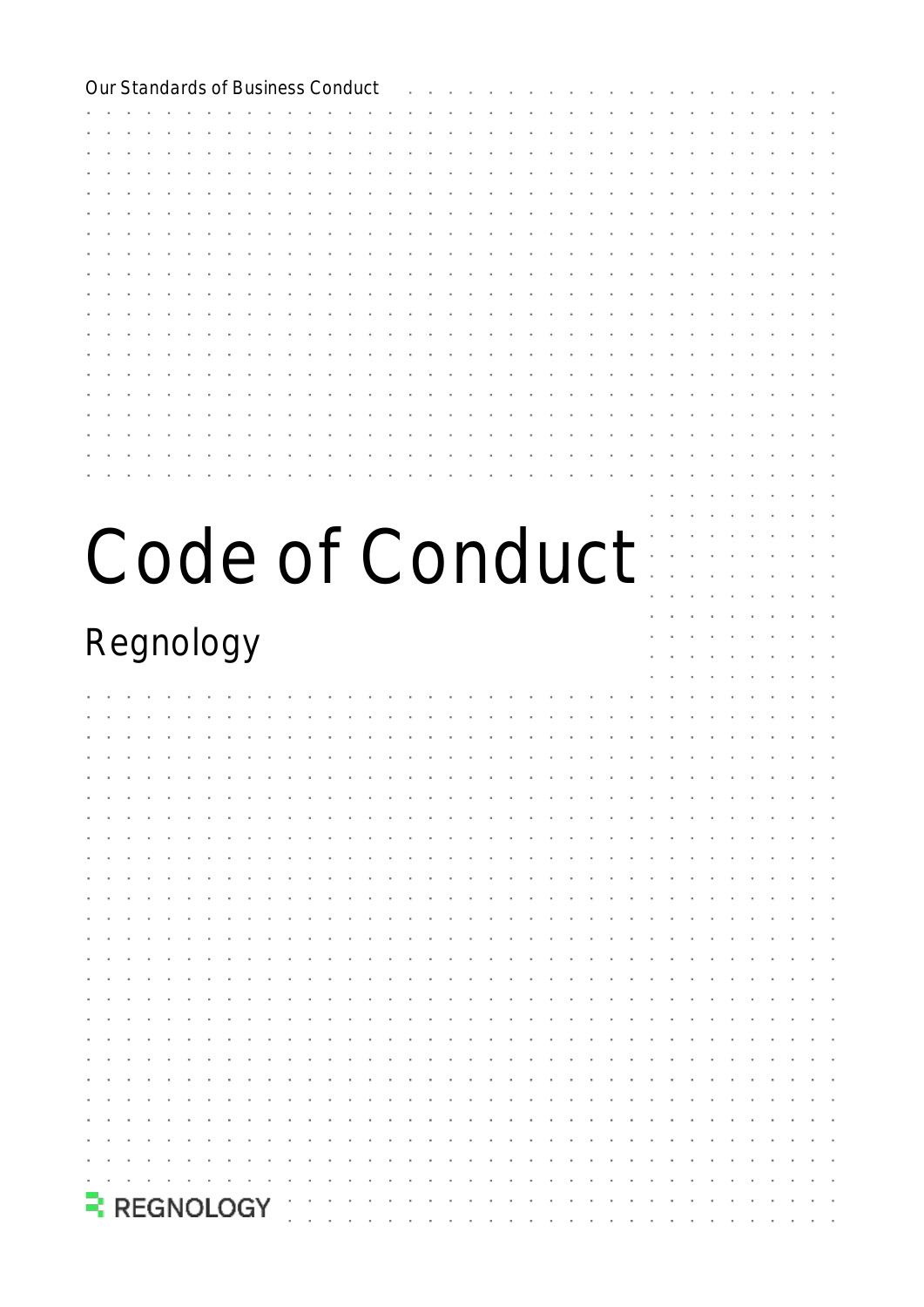## Table of Content

| 1    |  |
|------|--|
| 2    |  |
| 2.1  |  |
| 2.2  |  |
| 2.3  |  |
| 2.4  |  |
| 3    |  |
| 3.1  |  |
| 3.2  |  |
| 3.3  |  |
| 3.4  |  |
| 3.5  |  |
| 3.6  |  |
| 3.7  |  |
| 3.8  |  |
| 3.9  |  |
| 3.10 |  |
| 3.11 |  |
|      |  |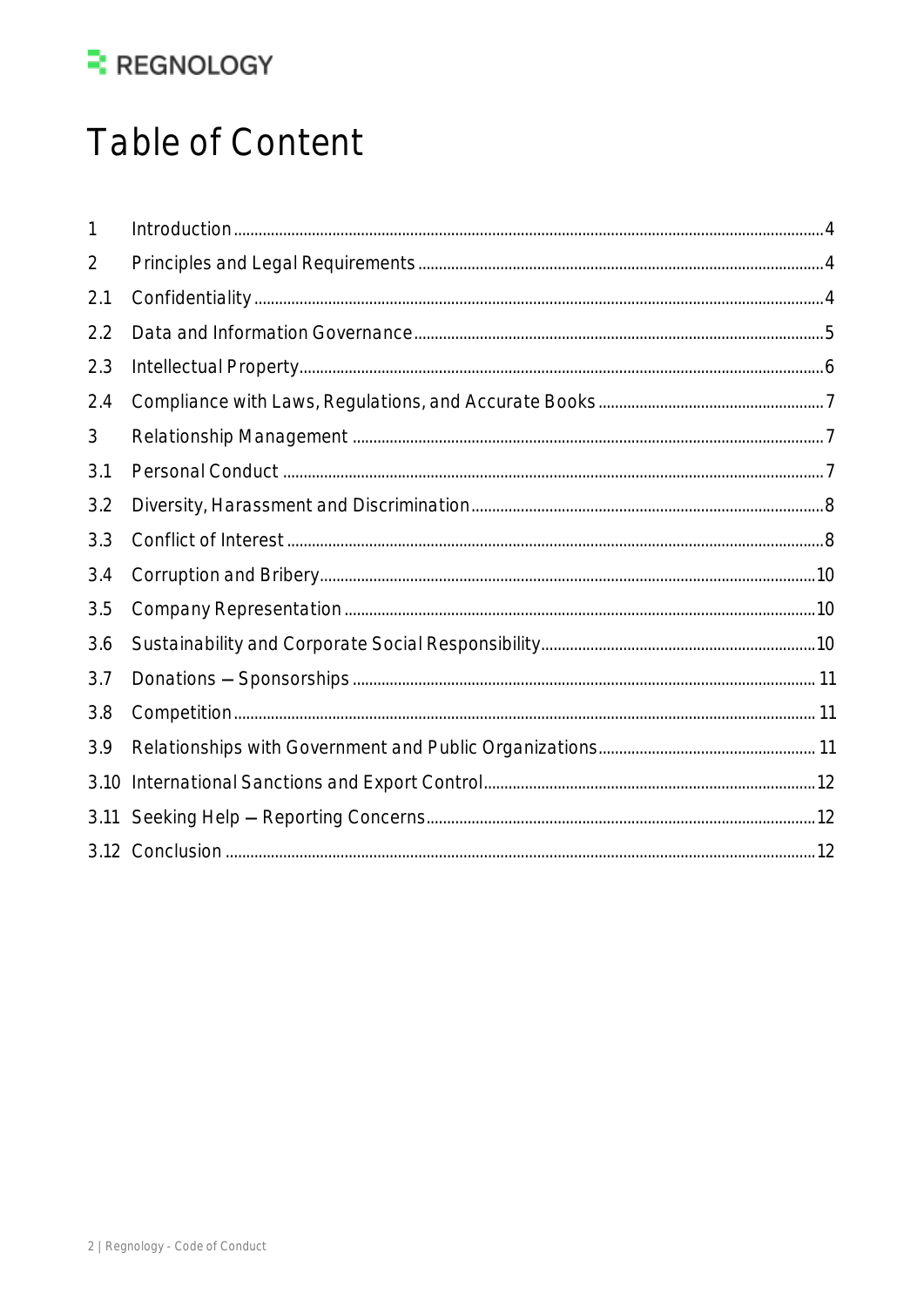#### Message from the Regnology CEO and CFO

It is our mission to enable the transparency and stability of the financial markets by providing innovative solutions along the regulatory value chain. To pursue this mission and to expand our position as a leading, international provider of regulatory, supervisory and tax reporting solutions we must focus on a corporate culture characterized by integrity, ethical conduct, and personal responsibility.

Beside excellent products and solutions, our reputation is one of the key factors for sustainable growth and success. Conduct that complies with the law and regulations, as well as with integrity and responsibility, creates trust, credibility, and reliability, and is the basis for the relationships with our people, clients, partners, shareholders, suppliers, and competitors.

This document defines the standards for our business conduct including mutual respect, recognition, and appreciation in our daily business. It combines the requirement to comply with the law and regulations as well as the special requirements for acting with integrity, and it is supplemented by internal policies and guidelines where necessary.

Due to the group-wide applicability of the Code of Conduct, we must consider the international environments in which we operate and support our clients. Hence, the implementation of the Regnology Code of Conduct must respect both the applicable national law and legislation, as well as the individual culture and the political and economic environment of the countries in which we conduct our business.

We expect all Regnology employees and all third parties like suppliers and cooperation partners, who are acting on our behalf, to comply with this Code of Conduct and to ask for guidance whenever questions arise, or situations require to do so.

Anything less than total commitment to act with integrity and respect is unacceptable in the conduct of the Regnology business.

Our reputation and success depend entirely on the personal commitment of each Regnology employee and on how consistently the Regnology values are applied. It is up to all of us to shape the Regnology future with great opportunities and lasting success by living our values and principles, both individually and collectively.

<span id="page-2-0"></span>Rob Mackay Sascha Pistora Chief Executive Officer Chief Financial Officer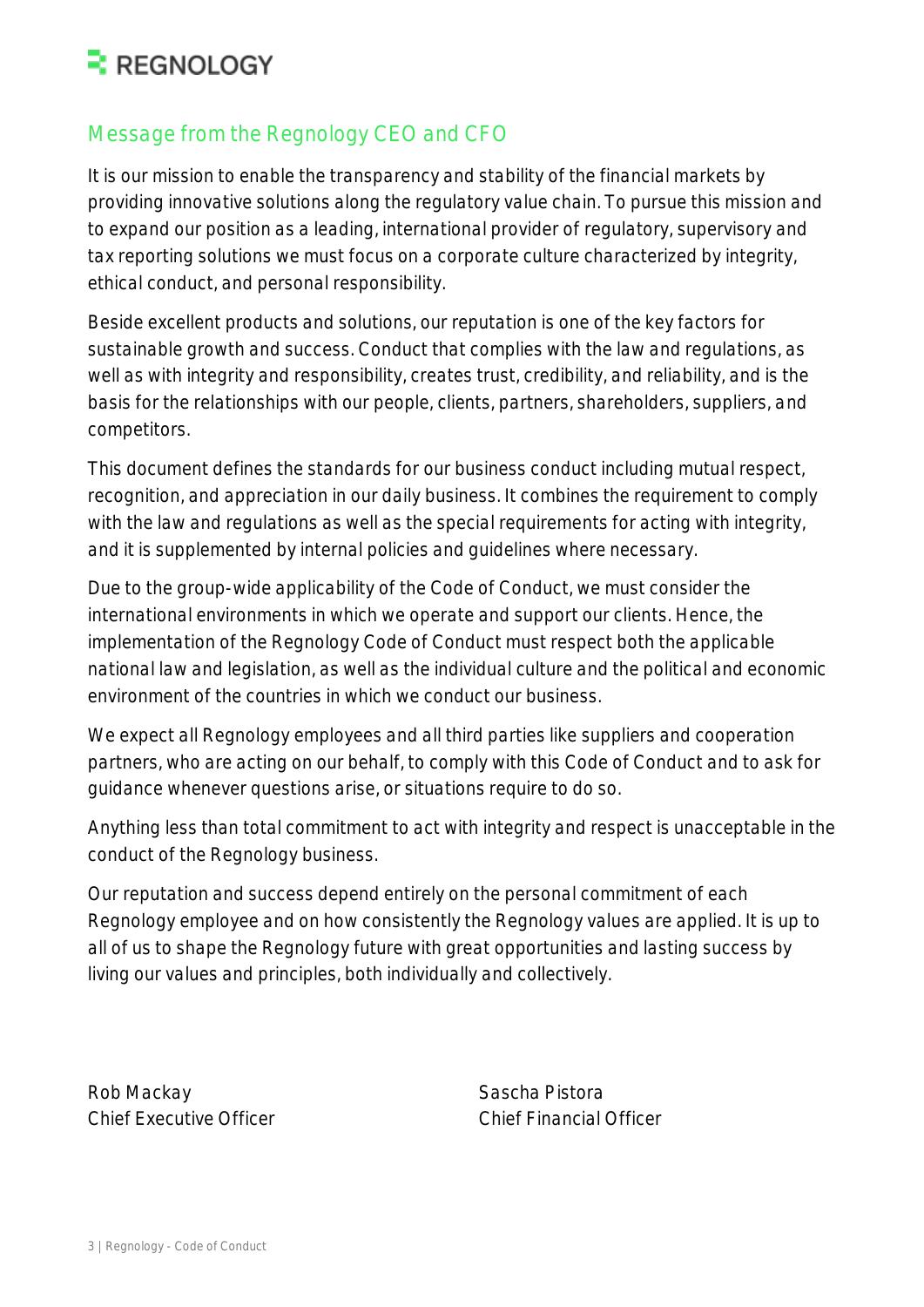# 1 Introduction

The purpose of the Regnology Code of Conduct is to highlight applicable laws, standards and risks relevant for our business and summarizes important and basic rules when conducting business on behalf of Regnology.

As part of Regnology's corporate governance and social responsibility the Code of Conduct is based on the Regnology values and principles and provides guidance for our People as well as third parties who work with and for us to conduct our business in the most appropriate legal, ethical, responsible, and transparent way.

Although we operate in many countries and are subject to many different rules, regulations, customs, and practices, we can only succeed if we follow a common set of values and standards. The personal commitment of each of us is essential and we must recognize that we are responsible and accountable for understanding and meeting the standards described in this Code of Conduct, because Regnology's success and reputation depend on the performance of each of us.

The Code of Conduct applies to all employees at Regnology Group and its associated companies (all together "Regnology"); everyone at every level, including our Management Board, shareholders, and appointed company officers at Regnology ("People"), and third parties where appropriate. We work only with third parties if they share the same core values and business standards.

This Code of Conduct is published on the Regnology website [\(www.regnology.net\)](http://www.regnology.net/), in our Intranet and is part of the welcome package of each employee. Our employees are regularly asked to acknowledge its content and are being trained on its key principles; we expect all our People to understand its content and to follow it.

## <span id="page-3-0"></span>2 Principles and Legal Requirements

When conducting business on behalf of Regnology we must operate within the legal framework, regulations, and internal guidelines applicable in the countries in which we operate.

#### <span id="page-3-1"></span>2.1 Confidentiality

In the financial markets confidentiality is one of the most important values, due to high sensibility of non-public information. That is why Regnology's success in the financial marketplace, along the regulatory value chain, requires that we maintain and retain the trust of our clients and the investment community at large. Any information concerning Regnology, its clients, suppliers, products, services, projects, or its business that is not generally publicly available, must be treated confidential and only used for the purpose it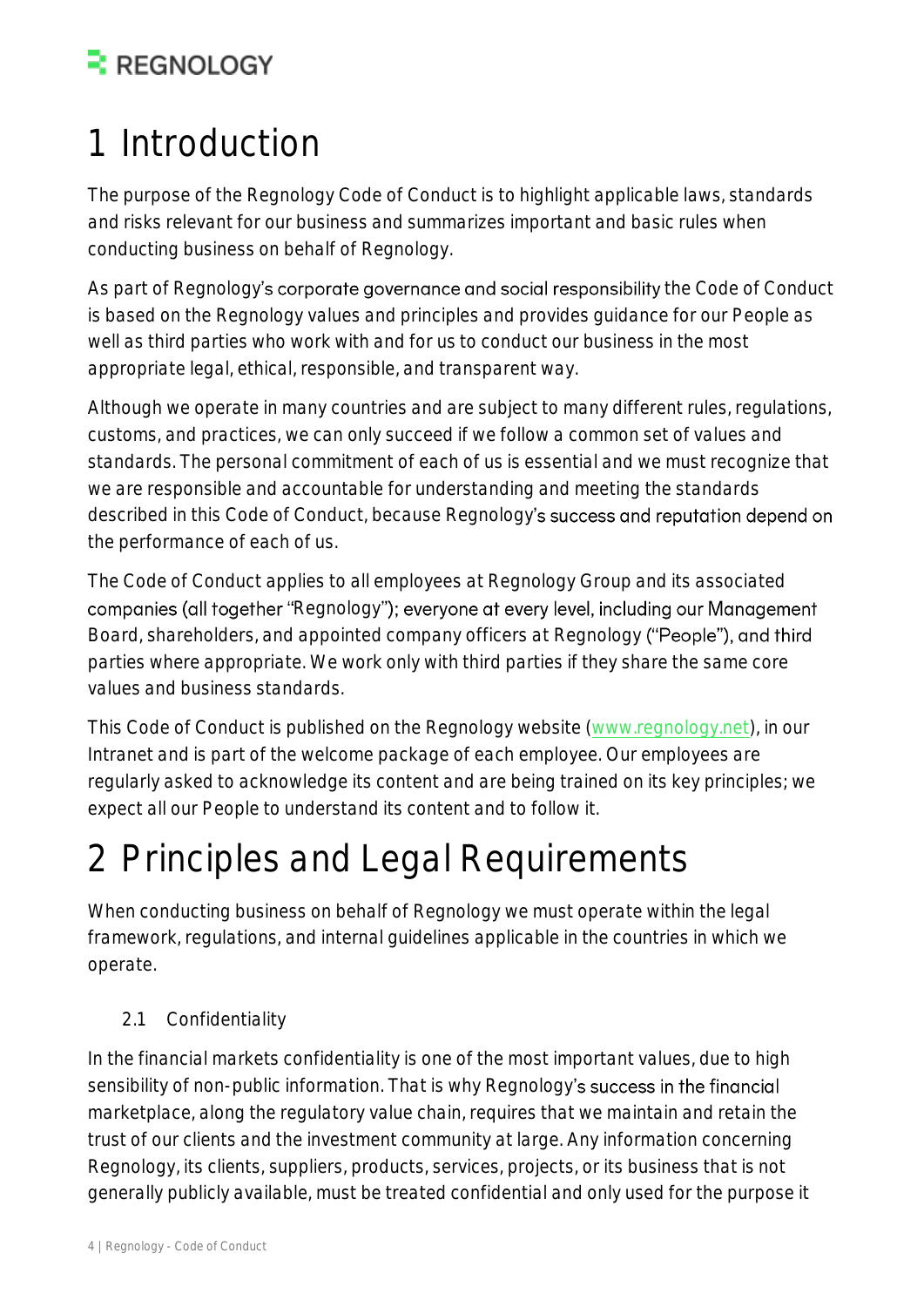has been provided to us. Unauthorized disclosure of confidential information can significantly damage Regnology's reputation and financial stability and can be in violation of applicable data protection or secrecy law and our contractual obligations.

It is important to remember that the obligation to maintain the confidentiality of Regnology and client confidential information remains in effect even after People no longer work for Regnology. Likewise, Regnology requires new employees to honor any continuing confidentiality obligations that they have with previous employers.

Please note that all Regnology employees are prohibited from trading, while having access to material, non-public information.

<span id="page-4-0"></span>2.2 Data and Information Governance

An adequate management of data and information is crucial for Regnology and we are aware of the enormous importance of data security in our daily business.

In addition to respecting and protecting our People's privacy and personal or sensitive information, we are also committed to respecting and protecting our clients' and business partners' information and data. It is essential that we have a clear understanding of the rules for handling different types of information. Regnology's policies, processes and guidelines apply to all information and personal data (independent of being given in written, electronical, visual, or verbal form) entrusted to Regnology and must be applied and followed by all People, contractors and business partners who work for us, or on our behalf.

- We manage data and information with good care and do not retain them unnecessarily, specifically not beyond finalizing a project or terminating a service.
- We dispose data or information in a timely and secure manner.

This is done in compliance with the legal frameworks and the national laws.

We maintain a certified Quality Management System compliant with ISO 9001 and a certified Information Security Management System compliant with ISO 27001 for the Regnology group. If you have experienced or observed possible cases of non-compliant quality levels in our projects, products, services, or business processes, please address all non-compliant quality aspects to the Regnology Risk Officer.

We all rely on Regnology's information technology and management resources (physical and financial assets, technology, information, research, strategies, name, image, systems, and processes) to perform our duties. It is important to remember that these are to be used solely for business purposes. Incidental personal use is tolerated (or permitted) if it does not compromise the integrity and security of our, and our client data and the principles of this business conduct.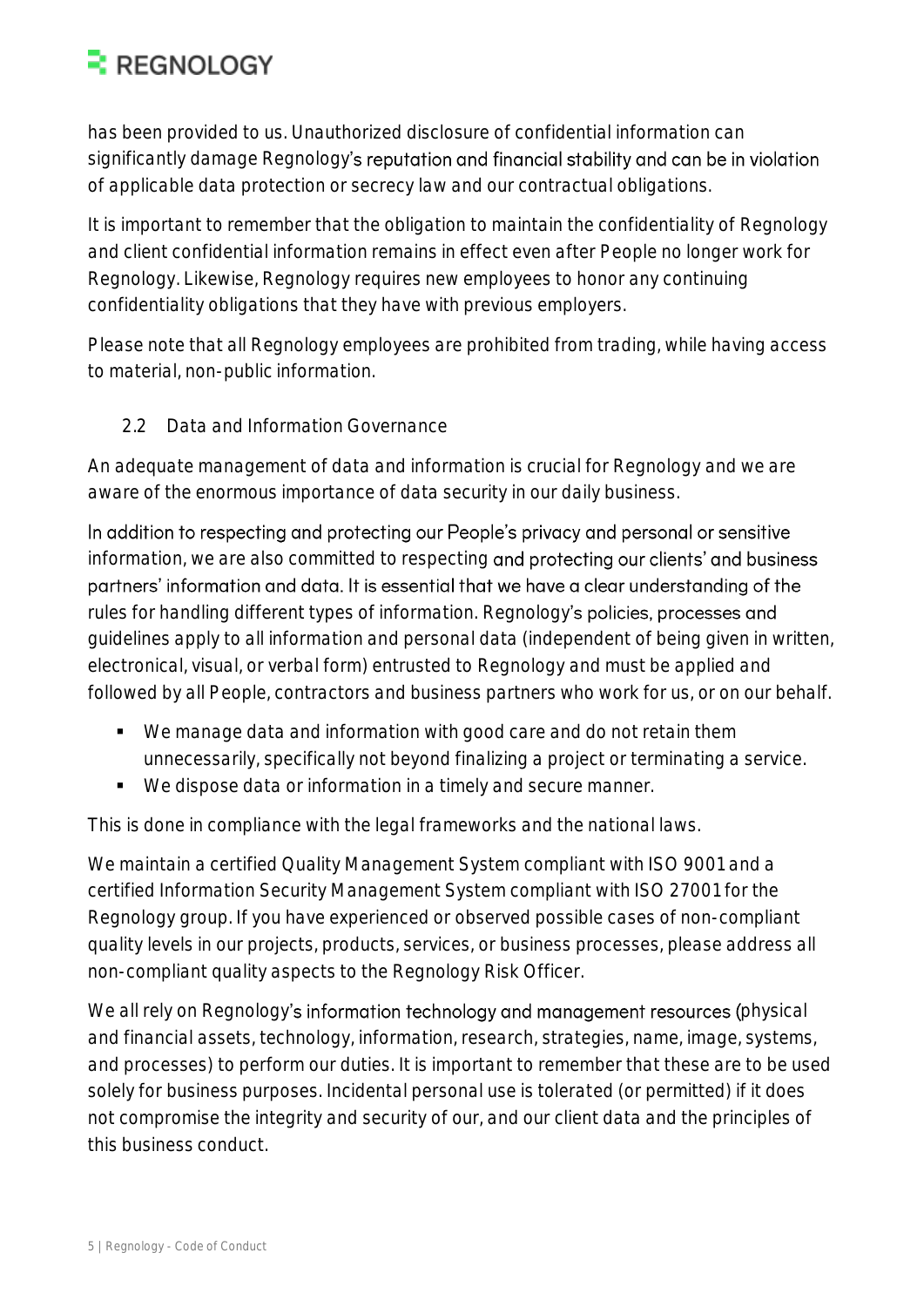We are living in times of vast and rapidly evolving technical developments and understanding new technologies can assist us in our daily tasks. But technology, and specifically the data and information we share through this technology, must be managed properly and adequately safeguarded. We are all responsible for reducing our information security risks and protecting personal and sensitive data. Only use Regnology IT or client approved assets and software. Always be vigilant and safeguard the data and information entrusted to us. Due to the everchanging technical environment, the IT Department of our IT Provider BearingPoint is punctually issuing security related instructions and guidelines these must be followed.

#### <span id="page-5-0"></span>2.3 Intellectual Property

We all have the obligation to protect Regnology's property and assets from loss, damage, misuse, or theft  $-$  this includes the protection against any cyber-attacks.

We are contributing to the implementation of the stability in the financial markets by creating regulatory solutions on an international basis. Key for Regnology is the intellectual property (IP) resulting from our investments in Research & Development (R&D) and our Regnology knowledge and know-how which is an important factor in order to achieve competitive advantages and sustainable growth.

Intellectual property is one of the most valuable assets we have, and we will do our very best to protect and maintain our intellectual property rights.

Furthermore, Regnology's know-how, tools, methodologies, patents, trademarks, copyrights, and trade secrets are all considered Regnology's intellectual property and People have an obligation to protect them. All work product that may be the subject of patents or other intellectual property rights subject to registration or recordation, must always be promptly disclosed to Regnology's Legal Department.

In addition, all work product that may subsequently be incorporated to, or used as standard software or a tool, or otherwise be re-utilized in multiple client projects, as well as any use of third-party products including, but not limited to, open-source software, should, whenever possible, be promptly disclosed to Regnology's Legal and IT Security Department. Notwithstanding the foregoing, use of any third-party products, including open-source software is subject to Regnology's 'Use of Third-Party' Policy. Protecting Regnology's IP needs commitment from all of us.

Any assets entrusted to us by our clients are only for that client's use. Information obtained, and work developed by our People or contractors during work-related activities belongs to Regnology or the client and must be protected accordingly.

We are all prohibited from downloading, distributing, publicly displaying, publicly performing, or deriving modifications of copyrighted documents, graphics, software, music,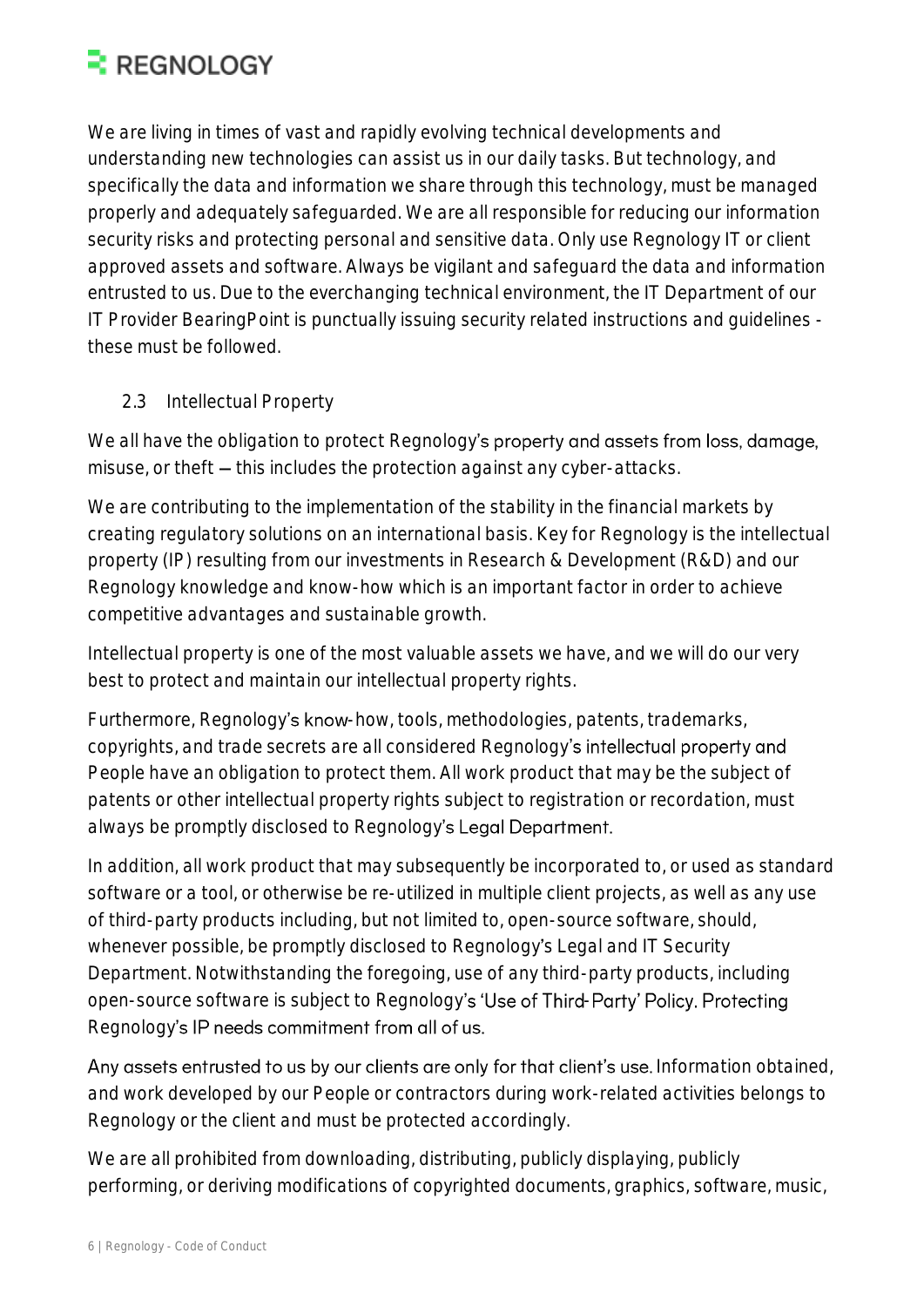or video games without permission of the copyright owner when using BearingPoint time, property, and resources. Content must be in line with our core values and business conduct.

<span id="page-6-0"></span>2.4 Compliance with Laws, Regulations, and Accurate Books

The principles in this Code of Conduct are not meant to be exhaustive. Above all we should always ensure that we comply with all mandatory laws and regulations of the countries in which Regnology operates in or which are internationally applicable, that specifically includes rules on sanctions, export control, anti-money laundering (AML) and anti-bribery and corruption. Please be aware that for the Financial Sector, issues such as AML are of particular importance.

Regnology and its People must maintain clear, truthful, complete, and accurate business and financial records, including time and expense recording, and should retain such records in accordance with legal requirements. If you have concerns or information regarding any actual or potentially fraudulent activities within Regnology, you should contact Compliance at: [compliance@regnology.net](mailto:compliance@regnology.net)

Whenever we receive a notice, written demand or threat of litigation or legal proceeding from a third party, as well as any communication from legal or regulatory authorities, we must inform the Legal Department immediately. We must not alter or destroy documents or records in response to an internal or external investigation or any other legal request.

Requests from financial institutions or creditors about our financial position must be forwarded to the Chief Financial Officer.

## <span id="page-6-1"></span>3 Relationship Management

Regnology as a company maintains different types of relationships, within the organization and with external, third parties. The following chapters are dealing with the conduct of our People and our understanding of serving our customers and managing co-operations with business partners.

#### <span id="page-6-2"></span>3.1 Personal Conduct

All our Regnology People represent the Regnology business. Each one of us must consider, that our individual actions affect Regnology's reputation and can have legal consequences. That is why we ask our Regnology People to:

■ Act with a high sense of integrity, responsibility, loyalty, dignity, decency and respect for your colleagues, clients, and all other business partners, in accordance with our values and principles.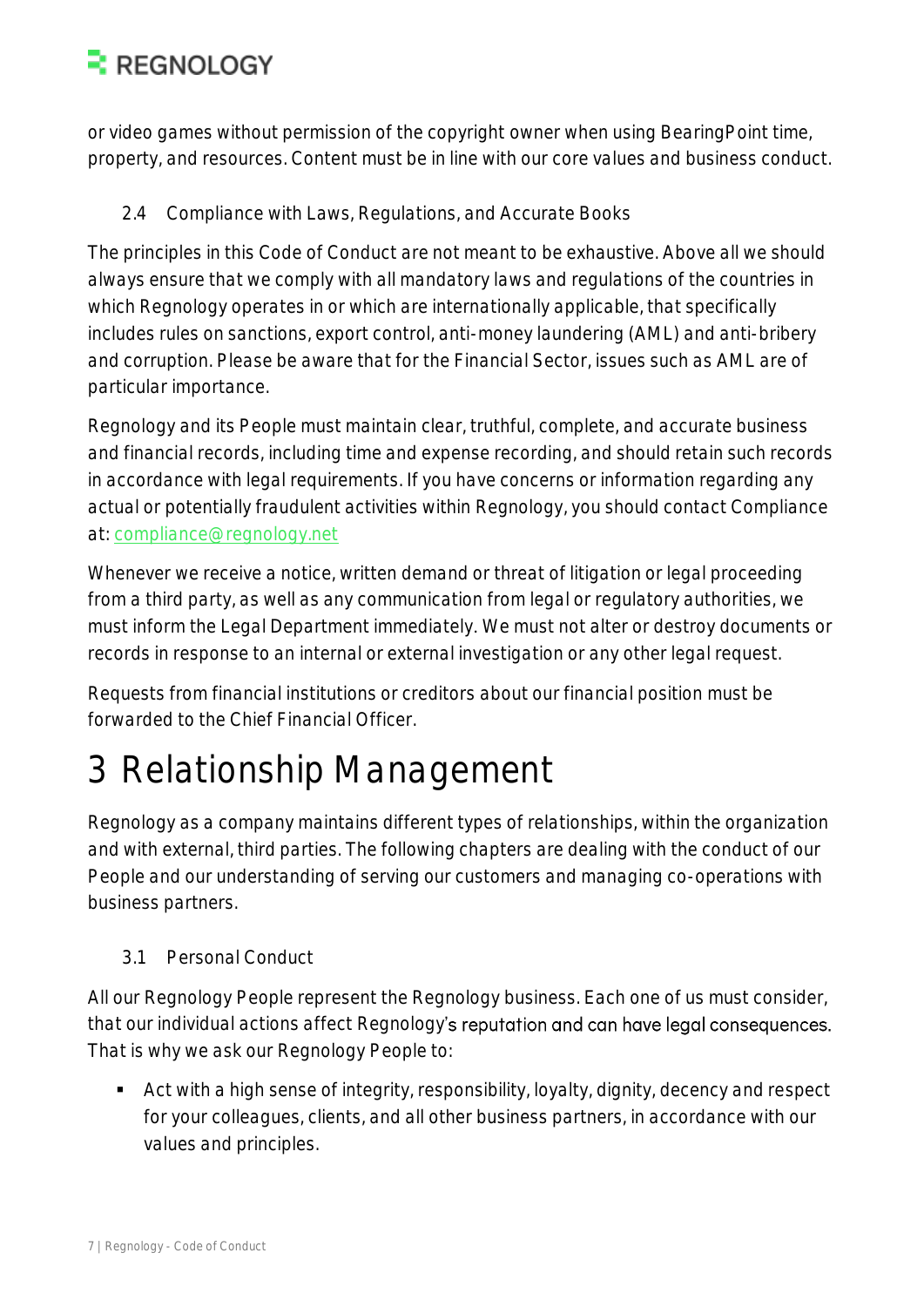- Not use or possess illegal drugs or substances and consume alcohol only in moderation on Regnology or client property or while engaged in any businessrelated activity, including events.
- Apply the rules regarding workplace health, safety, and security very seriously.
- Discharge your duties and legal or contractual obligations in compliance with professional standards, the terms and conditions governing them and Regnology long-term interests.
- Not engage in unfair trade practices. While it is necessary and proper to obtain information about our competitors through market research, product evaluation and information that is already in the public domain, competitive information must not be obtained by improper or illegal means.
- Not acquire, accept the offering, or attempt to acquire, a competitor's confidential information from their current or former employees or business partners.
- <span id="page-7-0"></span>3.2 Diversity, Harassment and Discrimination

Regnology aims to maintain a work environment in which our People are treated with dignity, decency, and respect.

Regnology's success derives from the success of our People and People is one of the three main pillars of our Regnology growth strategy. We recognize and value the unique contributions that People with different backgrounds, experiences and working styles have to offer and this enables us to interact with different cultures and global stakeholders.

We do not discriminate against anyone because of race, colour, gender identity, age, family status, marital status, religion, disability, national origin, sexual orientation, trade union affiliation or other legally protected status. Regnology's policies and practices value diversity, provide equality of opportunity and ensure that no employee, job applicant, client and other business partner receives less favourable treatment on any of the grounds set out above. We are committed to treat People fairly, promoting an integrated way of working and always respecting the dignity of our People. This commitment to the equal treatment of all our People creates a positive work environment where the right of everyone to dignity at work is recognized and protected.

We will not tolerate threatening language or behaviour, or acts of violence, against our fellow People, visitors, clients or any other person at any time and we are committed to maintaining a safe, healthy, free of harassment and rewarding work environment.

Furthermore, it is the responsibility of management to live these values and behaviors, to support creating a positive environment, and to make ethical decisions.

<span id="page-7-1"></span>3.3 Conflict of Interest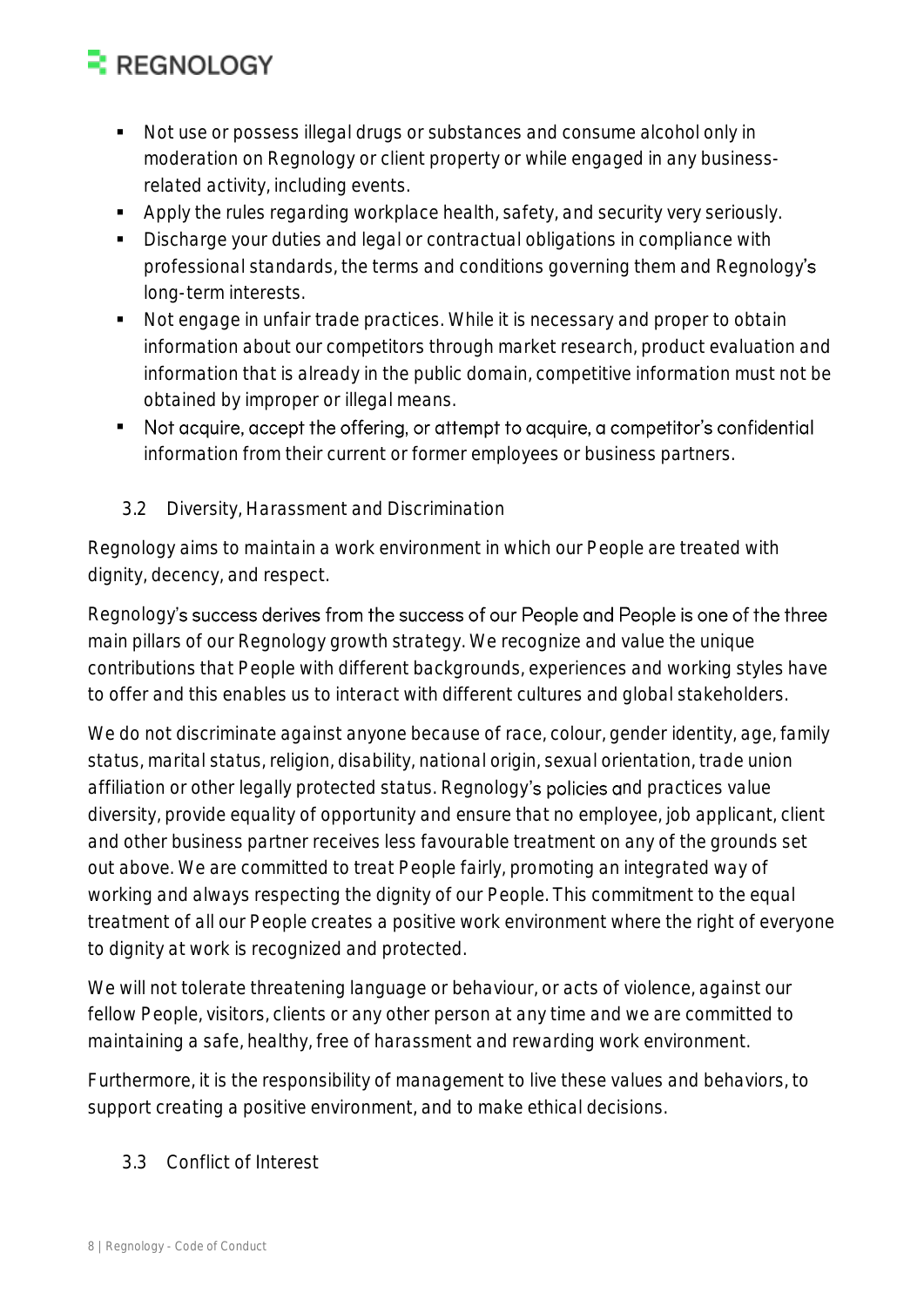We all have the responsibility to safeguard the integrity of Regnology, which also protects our clients and other stakeholders. This means all business decisions must be made independently, informed, reasonable and solely based on what is best for Regnology, in alignment with our values and the principles of this code and are not improperly influenced or corrupted by our personal interests. A conflict of interest arises in any situation where there is an actual, potential or appearance of competition between our personal interests and our obligations to Regnology.

Accordingly, we must not:

- Engage in actions, directly or through associated parties, or with third parties, which may not be compatible with the interests or reputation of Regnology;
- Derive personal benefits from a business decision or action, nepotism, using confidential information for purposes other than the interest of Regnology or disclosing such information to associates, family or friends;
- Speculate directly or indirectly through another person and must not engage in transactions or dealings based on information obtained in connection with our work for Regnology;
- Pursue any outside business opportunity for ourselves that we find through Regnology nor use such opportunity to compete with Regnology directly or indirectly and
- **Trade in our clients' shares while possessing material, non-public information is** strictly prohibited.

Each employee must dedicate 100% of his professional working time to Regnology. Any other business activities, including but not limited to board memberships, significant investments, professional activities, must be approved by management, HR, and Compliance.

Individual involvement in political activities or groups is a matter of personal choice. However, we must ensure that any political opinions we express are understood to be personal and are not made on behalf of or may be attributed to Regnology.

We recognize that People can develop a close personal or romantic relationship with another Regnology employee, client, business partner or supplier representative with whom we have regular professional contact. No employee should work in a position in which he or she has the authority to hire, directly or indirectly supervise or influence the employment action of an immediate family member or romantic partner. The same principle applies in relation to any active or prospective business relationship with a third party. In situations where a romantic partnership develops between two Regnology employees where one is in a direct line of performance or supervision, the most senior employee must, unless otherwise prescribed by applicable local law, disclose the relationship to management, HR, or Compliance for appropriate action. Management or HR may choose to transfer one or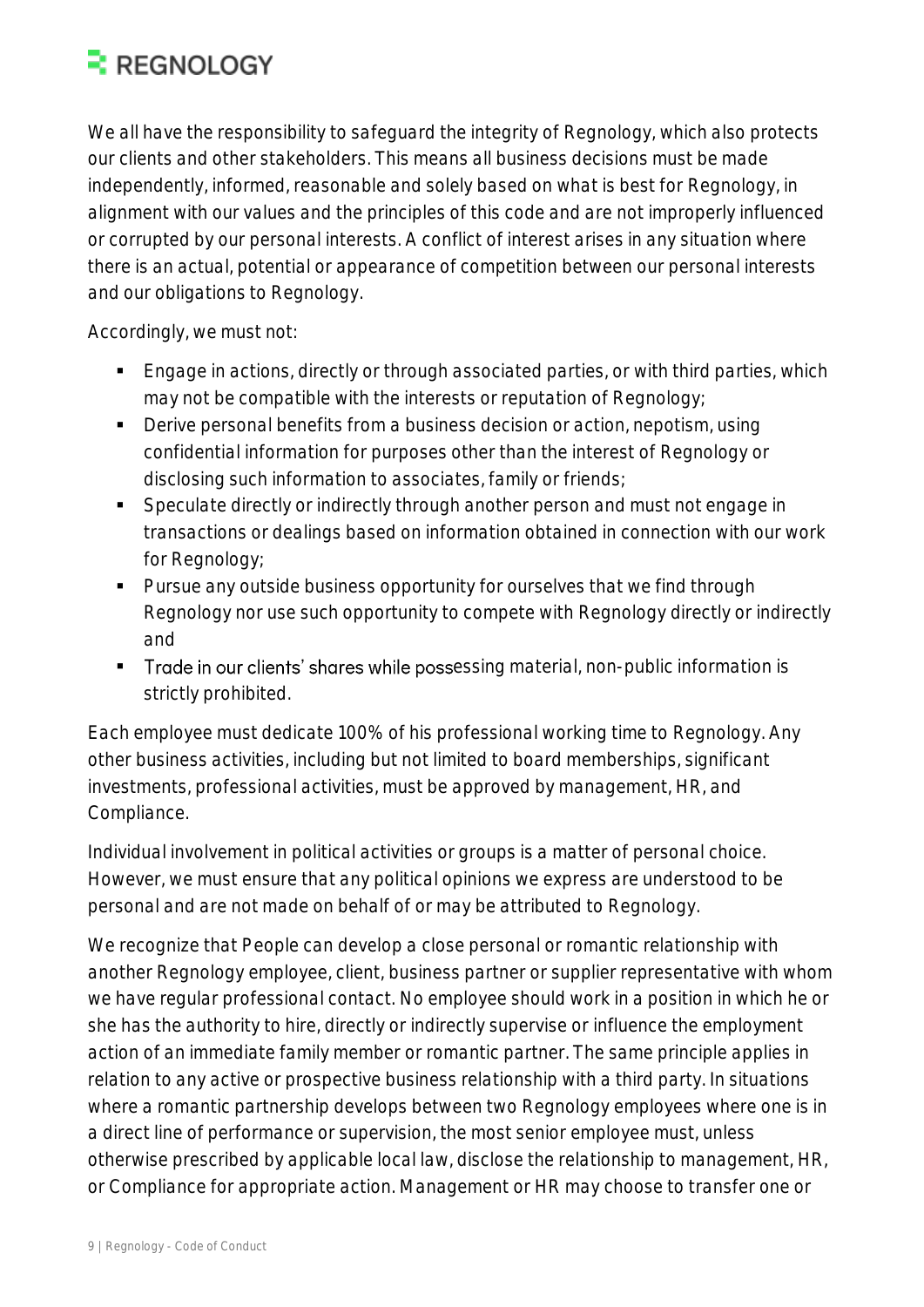both employees, change management or reporting lines or introduce any other appropriate measures to protect the business.

<span id="page-9-0"></span>3.4 Corruption and Bribery

People and third parties acting on our behalf are prohibited from offering, promising, authorizing, making, or receiving from clients, suppliers, public officials or any other business relations or partners, either directly or through a third party, any inappropriate monetary or other benefit or undue advantage and in this respect must always comply with applicable laws and regulations. This may include cash, cash equivalents, shares, services, products, travel, lavish entertainment, event participation, promotional programs, lavish gifts, or employment opportunities, including internships.

Gifts and entertainment may be offered and received to strengthen business relationships, but only if they are of moderate and not excessive value and do not create the appearance that our People are influenced in their decisions as a result.

When dealing with government and public sector entities we must keep in mind that special rules may apply.

#### <span id="page-9-1"></span>3.5 Company Representation

The only persons with the authority to legally represent any Regnology company are those expressly appointed by management and granted such power by applicable law or by relevant powers of attorney.

To protect Regnology's reputation and avoid exposing the company to contractual liability. all representations made concerning Regnology products, services and solutions must be current, accurate and clear, and not misleading or false. We recognize that social media assets can and should be a valuable tool for enhancing communication and promoting Regnology and its values.

But remember, we foster a safe, professional, and appropriate online behavior and will treat unacceptable "electronic behavior", through social media and other means, in the same way as we would treat other unacceptable behaviors, so always remain vigilant.

People are prohibited from disclosing any non - public information relating to Regnology or its business activities to the media including social media, without the prior approval of the Head of Marketing & Communications.

Any enquiries and requests from the media must be forwarded to the Head of Marketing & Communications.

<span id="page-9-2"></span>3.6 Sustainability and Corporate Social Responsibility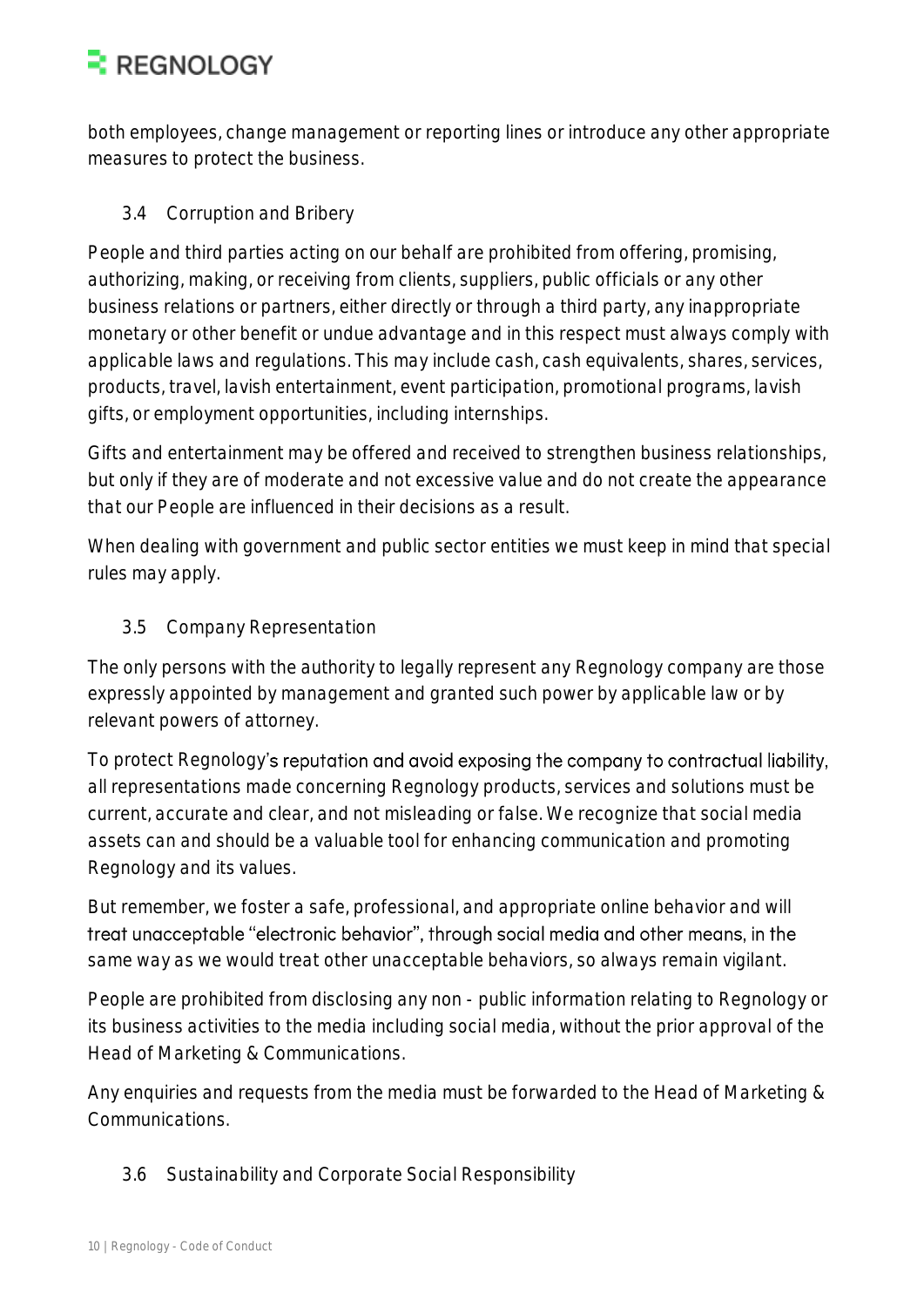Corporate Social Responsibility (CSR) is about how we manage the Regnology business to produce an overall positive impact on society and how we integrate social and environmental issues in our business operations to make a recognizable contribution towards sustainability.

We are committed to delivering sustainable products and solutions for our clients and our business. We believe that it is our corporate responsibility and social duty to contribute to economic development while at the same time considering environmental sustainability, meaning that our and clients' processes and actions have the lowest possible impact on our environment and the societies we operate in. We shall continually search for new ways to improve efficiency, reduce waste, and minimize our carbon footprint wherever we operate.

We observe international human rights and related laws and regulations, and strongly condemn child or forced labor and are guided by the UN recommendations and other international standards in this respect. We aim to build a better society through our actual business practices and by encouraging our People to pursue opportunities to contribute their time, experience, skills, and resources to local community development initiatives.

We promote relations with suppliers, business partners and sub-contractors operating under the same values.

<span id="page-10-0"></span> $3.7$  Donations  $-$  Sponsorships

As a responsible member of society Regnology assumes social responsibility in the countries where it operates. Based on the respective legal systems and internal guidelines all charitable donations and sponsorships are managed and authorized by the COO in consultation with Compliance.

<span id="page-10-1"></span>3.8 Competition

Competition laws are intended to ensure free and fair competition on the marketplaces. Violations of those laws may result in important fines and damages to both the individuals and the company involved. We are committed to fair competition in all business areas and relationships.

We do not enter into any agreements with competitors, clients or suppliers restricting competition on prices, market, or territorial divisions, especially in the context of tenders. Entrepreneurial decisions are made independently and without prior agreements with competitors.

#### <span id="page-10-2"></span>3.9 Relationships with Government and Public Organizations

Regnology provides its products and services and works actively with public organizations around the world. Our People and partners observe and comply with the rules in the public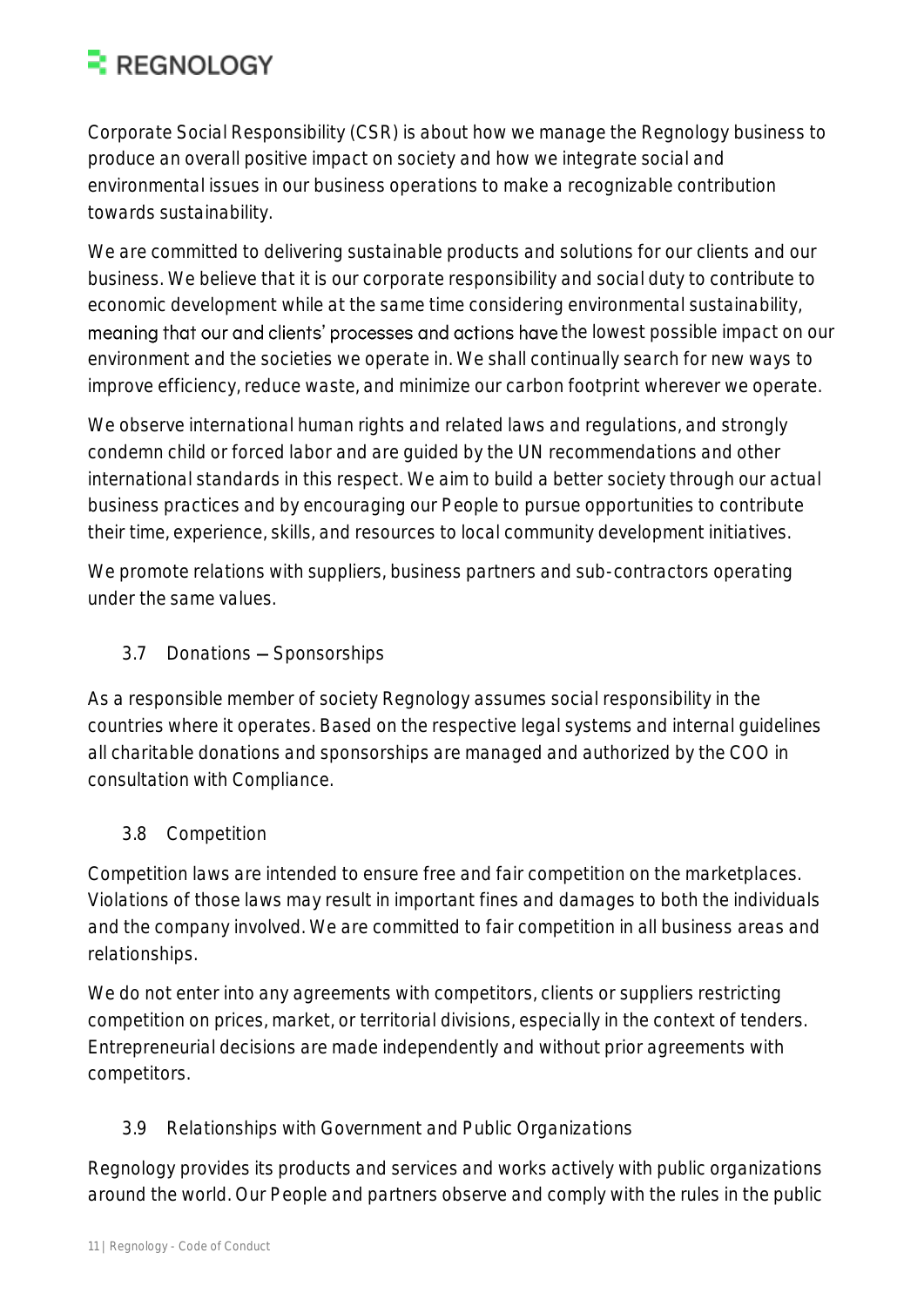tendering procedures and must ensure fair competition. All enquiries about public policy positions should be referred to the Head of Marketing & Communications. No public policy statements must be made without prior approval from the Head of Marketing & Communications.

#### <span id="page-11-0"></span>3.10 International Sanctions and Export Control

Regnology operates on international marketplaces and may be subject to international sanctions and export controls. Trade embargoes and economic sanctions prohibit or severely restrict business activities with certain countries, as well as business activities with specifically listed entities and persons.

Relevant trade controls and applicable import and export control and embargo regulations must be complied with. In doing business across borders, all employees and business partners must be aware of and follow these specific regulations. As these laws are complex and change frequently, our People are asked to refer to the Compliance or Legal department whenever necessary to ensure compliance with the relevant trade restrictions.

#### <span id="page-11-1"></span>3.11 Seeking Help - Reporting Concerns

In many cases, failure to comply with our Code of Conduct may expose Regnology to substantial fines, criminal prosecution, loss of licenses and access to government contracts. The People involved may also face fines, criminal prosecution, and other disciplinary measures. Therefore, we must be sure to seek help and guidance wherever there is a doubt regarding the best course of action.

If you believe you have experienced or observed or are otherwise concerned over possible instances of non-compliant conduct either by an employee, client, supplier, or other business partner, you are encouraged to immediately raise your concern. Regnology has also implemented a Confidential Helpline "Regnology TrustLine". This system is designed to provide a secure and anonymous environment, but on a voluntary basis. Regnology TrustLine can be accessed via: [https://report.whistleb.com/de/regnology.](https://report.whistleb.com/de/regnology)

Should a concern lead to an allegation which requires an investigation, Regnology will assign an appropriate expert to ensure that a full and fair investigation is completed as promptly as possible. Investigations are overseen by Compliance. Regnology does not tolerate retaliation against any employee who, in good faith, reports a potential violation, or cooperates with an internal investigation.

#### <span id="page-11-2"></span>3.12 Conclusion

Safeguarding the reputation, assets, and interests of Regnology is the responsibility of every person who conducts business on our behalf. In most cases we can achieve this by applying common sense, professionalism, and personal integrity in everything we do.